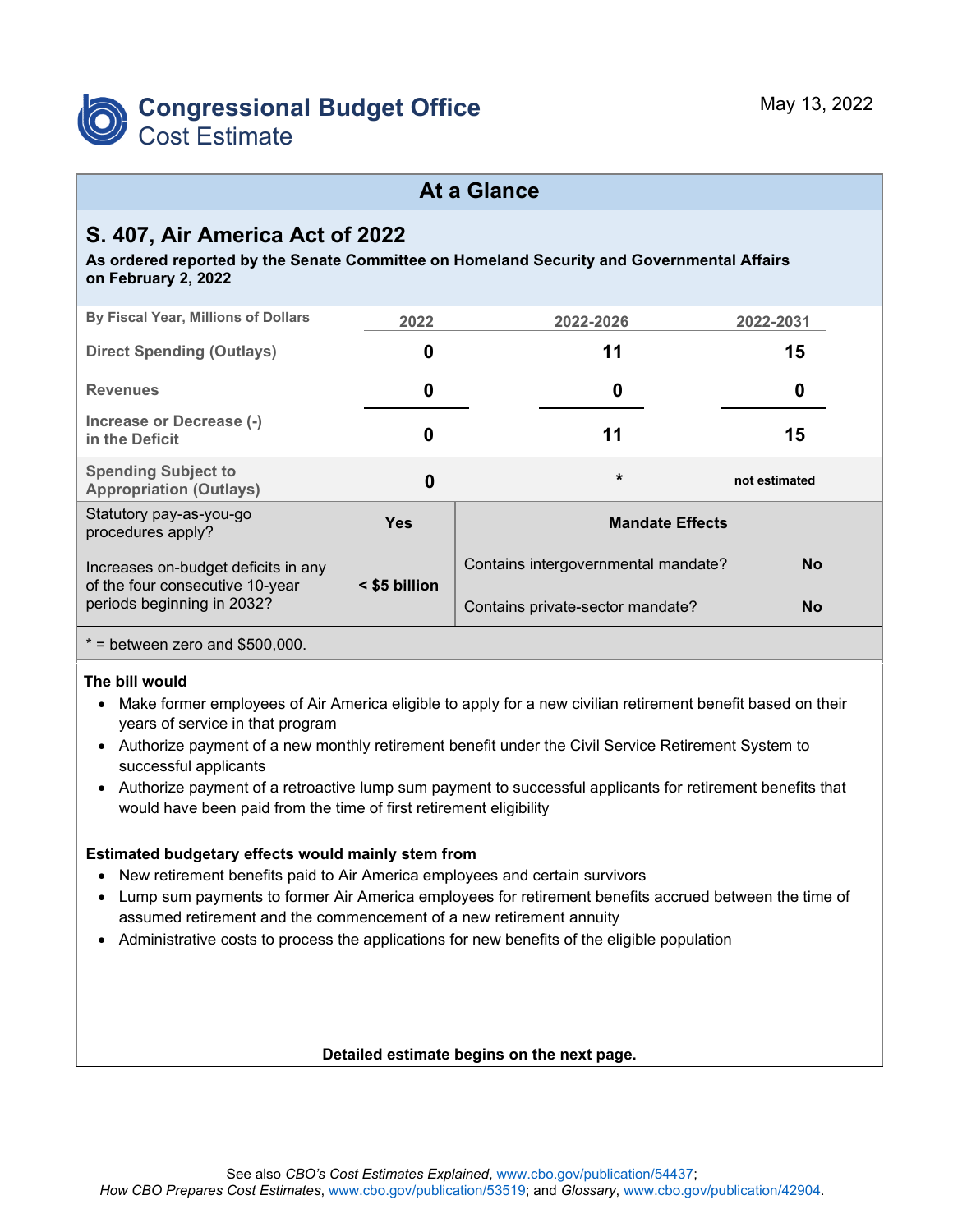

## **Bill Summary**

S. 407 would establish the service of certain former employees of Air America as creditable toward a federal civil service retirement annuity under the Civil Service Retirement System (CSRS). The bill also would allow surviving spouses or children of those employees to apply for survivor benefits.

### **Estimated Federal Cost**

The estimated budgetary effect of S. 407 is shown in Table 1. The costs of the legislation fall within budget function 600 (income security).

| Table 1.<br><b>Estimated Budgetary Effects of S. 407</b>                                                    |              |                |              |                                               |              |              |              |                                                                 |              |              |               |               |
|-------------------------------------------------------------------------------------------------------------|--------------|----------------|--------------|-----------------------------------------------|--------------|--------------|--------------|-----------------------------------------------------------------|--------------|--------------|---------------|---------------|
| By Fiscal Year, Millions of Dollars                                                                         |              |                |              |                                               |              |              |              |                                                                 |              |              |               |               |
|                                                                                                             | 2022         | 2023           | 2024         | 2025                                          | 2026         | 2027         | 2028         | 2029                                                            | 2030         | 2031         | 2022-<br>2026 | 2022-<br>2031 |
|                                                                                                             |              |                |              | Increases or Decreases (-) in Direct Spending |              |              |              |                                                                 |              |              |               |               |
| Estimated                                                                                                   |              |                |              |                                               |              |              |              |                                                                 |              |              |               |               |
| <b>Budget Authority</b>                                                                                     | $\mathbf 0$  | $7^{\circ}$    | 3            | $\mathbf{1}$                                  |              |              |              |                                                                 |              |              | 11            | 15            |
| <b>Estimated Outlays</b>                                                                                    | $\mathbf{0}$ | $\overline{7}$ | $\mathbf{3}$ | $\mathbf{1}$                                  | $\mathbf{1}$ | $\mathbf{1}$ | $\mathbf{1}$ | $\mathbf{1}$                                                    | $\mathbf{1}$ | $\mathbf{1}$ | 11            | 15            |
|                                                                                                             |              |                |              |                                               |              |              |              | Increases or Decreases (-) in Spending Subject to Appropriation |              |              |               |               |
| [Estimated]<br>Authorization                                                                                | 0            | $\star$        | $\star$      | $\star$                                       |              | n.e.         | n.e.         | n.e.                                                            | n.e.         | n.e.         |               | n.e           |
| <b>Estimated Outlays</b>                                                                                    | $\Omega$     | $\star$        | $\star$      | $\star$                                       | $\star$      | n.e.         | n.e.         | n.e.                                                            | n.e.         | n.e.         | $\ast$        | n.e           |
| Components may not sum to totals because of rounding; n.e. = not estimated; * = between zero and \$500,000. |              |                |              |                                               |              |              |              |                                                                 |              |              |               |               |

### **Basis of Estimate**

For this estimate, CBO assumes the bill will be enacted by the beginning of fiscal year 2023.

### **Direct Spending**

S. 407 would establish the service of certain former employees of Air America (or specified affiliated companies) between January 1, 1950, and December 31, 1976, as creditable toward a federal civil service retirement annuity under the Civil Service Retirement System (CSRS). CBO estimates that the additional retirement annuity and survivor benefit payments authorized by the bill would increase direct spending by \$15 million over the 2022-2031 period.

**Annuity Payments.** CBO's estimate is based on data collected in 2014 by the Air America Association (the most recent data available) and was adjusted for expected mortality. That data contains service record summaries for just over 400 former Air America employees. CBO estimates that about 80 members of that group are still living who would be eligible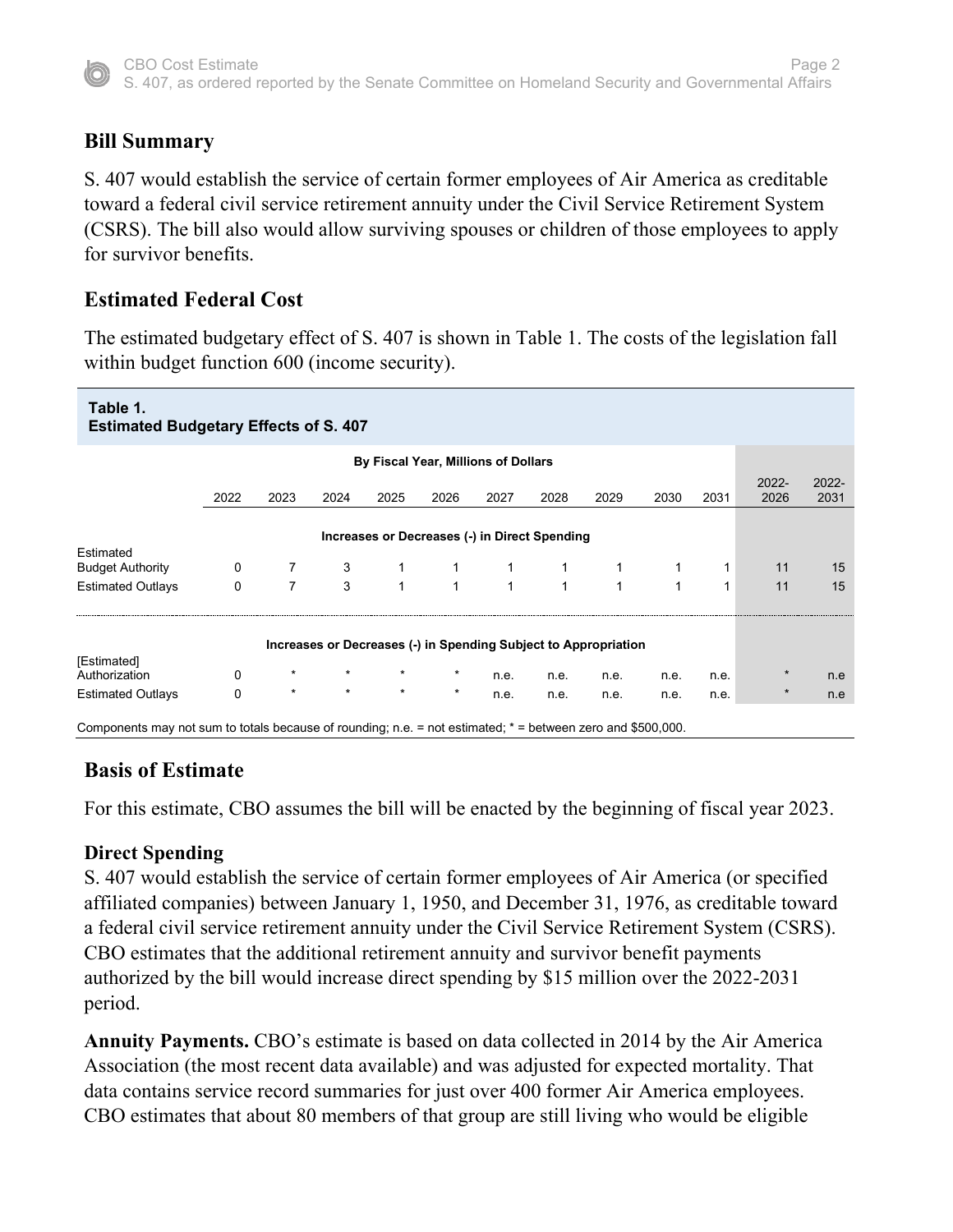under S. 407 to begin receiving a federal retirement benefit based on their Air America (or related) service, provided that the period of service meets the eligibility requirements for a CSRS benefit. (There are several tiers of eligibility based on age and years of service that can confer eligibility for a CSRS annuity; five years of service is the minimum requirement.)

Using that data, CBO expects that the average person eligible to apply for a new CSRS benefit under S. 407 is now about 87 years of age and performed about nine years of Air America service at a salary of just under \$30,000. CBO estimates that the average CSRS benefit would have been about \$3,800 per year at the time of first retirement eligibility about 25 years ago, on average. However, a new CSRS annuity that would begin under S. 407 would incorporate the annual cost of living increases (which have averaged about 2 percent per year) that would have applied in the years since first eligibility. Including those annual adjustments, CBO estimates that the average new CSRS annuity under S. 407 would be about \$7,000. The total annual benefits paid to this group of people would decline over time because the number of eligible people cannot increase, they would have a limited time to apply for the new benefit (two years after enactment), and they are generally of advanced age. CBO estimates that new retirement benefits for former Air America employees would increase direct spending by about \$2 million over the 2022-2031 period, primarily in the first few years.

**Lump-sum Payments.** In addition to a new monthly CSRS retirement benefit, the former Air America employees also would receive a retroactive lump-sum payment of the total benefits that have accrued since their first eligibility for retirement. CBO estimates that the average lump-sum payment would be about \$136,000 per person. Over the 2022-2031 period, CBO estimates that the lump-sum payments would increase direct spending by \$7 million (primarily in 2023).

**Survivor Benefits.** In addition to retirement annuities for former Air America employees, S. 407 also would allow survivors (spouses or children) of former Air America employees who died before enactment of the bill to apply for a survivor benefit, at 55 percent of the former employee's full annuity amount. Using the information about the number of former Air America employees, CBO estimates that about 175 people would apply for a survivor benefit under the bill, and their average annuity would be about \$4,700 per year. CBO projects that, over the 2022-2031 period, annuity payments to survivors under this provision would increase direct spending by \$6 million.

#### **Spending Subject to Appropriation**

The Air America Association has collected identities and work history data for many former Air America employees; as a result of their outreach, CBO expects a moderately high participation rate if the bill is enacted. However, the administrative cost of successfully processing a benefit application for this group is likely to be significantly higher than for current federal employees. For Air America applicants, additional effort and time will be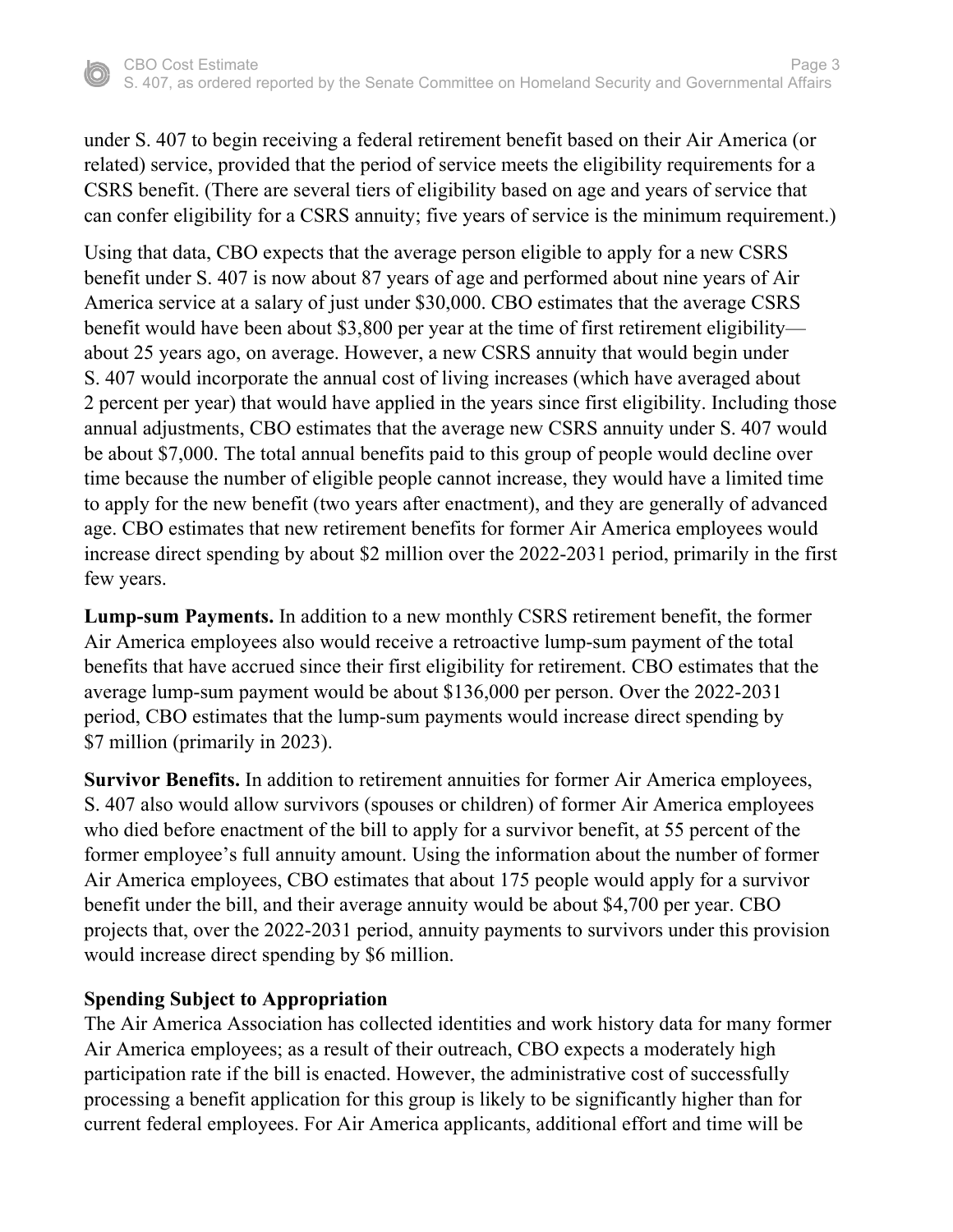

required for the Office of Personnel Management (OPM) to develop internal guidance and verification procedures based on information provided by individuals rather than employment records provided by an agency.

CBO estimates that the additional administrative costs associated with processing Air America applications, for former employees and survivors, under S. 407 would cost less than \$500,000 over the 2022-2026 period. That estimate is based on data from OPM. In 2021 (the most recent data available), OPM announced that the average unit cost of processing one type of civil service retirement (those occurring under Voluntary Early Retirement Authority or with Voluntary Separation Incentive Payments) is \$676.70 per application. Given the additional administrative work involved, OPM expects the processing cost for Air America applications to be higher than that average but does not have an estimate of how much higher.

## **Pay-As-You-Go Considerations**

The Statutory Pay-As-You-Go Act of 2010 establishes budget-reporting and enforcement procedures for legislation affecting direct spending or revenues. The net changes in outlays that are subject to those pay-as-you-go procedures are shown in Table 1.

### **Increase in Long-Term Deficits**

CBO estimates that enacting S. 407 would not increase on-budget deficits by more than \$5 billion in any of the four consecutive 10-year periods beginning in 2032.

### **Mandates:** None.

## **Previous CBO Estimate**

On September 24, 2021, CBO transmitted a [cost estimate for](https://www.cbo.gov/publication/57501) H.R. 1297, Air America Act of 2021, as ordered reported by the House Committee on Oversight and Reform on May 25, 2021. Both bills would provide eligible former Air America employees the opportunity to apply for and commence a civilian retirement benefit under CSRS, including a lump sum payment for retroactive benefits that would have been paid from time of first retirement eligibility. The Senate bill contains a provision that would provide benefits for eligible survivors of former Air America employees who have died prior to enactment of the bill; the House bill does not. CBO's estimates reflect those differences between the bills.